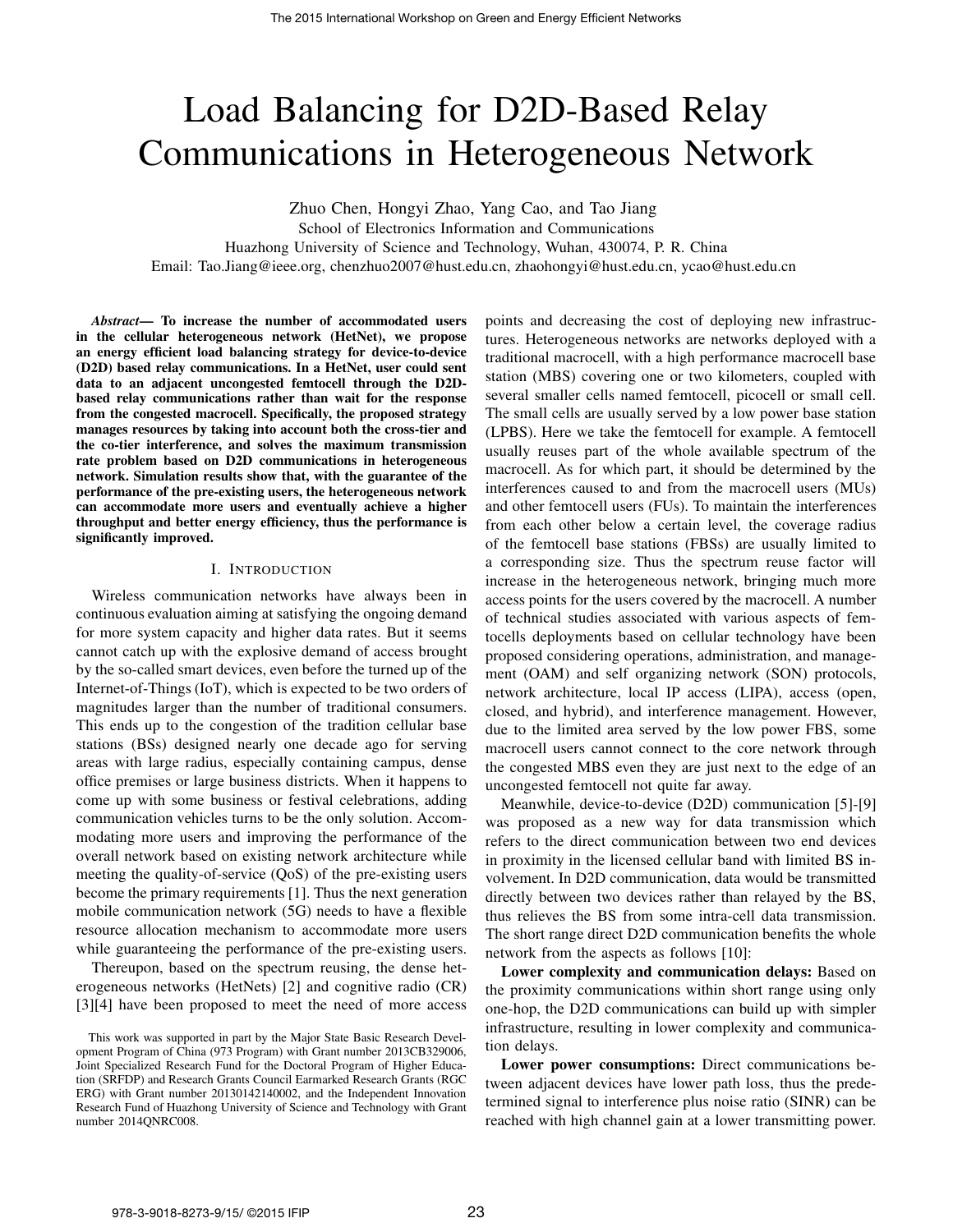This contributes to a longer lifetime to the devices driven by the battery as the energy efficiency is improved.

**Higher throughput:** Benefit from the high channel gain brought by short distance, data between the transmitter and the receiver in the D2D communication is usually transmitted at a high rate, even under a lower transmitting power compared to the conventional communication mode.

**Higher spectral efficiency and reuse factor:** With proper resource allocation and interference management, the cellular users (the macrocell users and the femtocell users) can share the same spectrum with more than one D2D pair simultaneously.

**Improve the quality of experience (QoE) of cell-edge users:** As the whole process of D2D communication should be under the supervision of the BS, a device can establish a D2D link to act as a relay between a cell-edge user and the BS to meet the data rate requirement without constructing new infrastructure or act as a relay between an FBS and an MU which is out of the coverage of the FBS when the MBS is congested.

In the context of D2D communication, the interference and spectrum resource management become crucial issues to satisfy the QoS requirements of traditional cellular users and the D2D pairs in the network. An interference management scheme from the perspective of a D2D pair in a MIMO system with  $M$  MUs and only one D2D pair has been proposed in [13] to increase the system capacity. A scheme that using dedicated relay nodes to set up D2D communication to relieve intracell data transmission from the eNB in [16]. The transmitting power decision and resources partition in multi-tier network have been studied in [17]-[19] considering only one MU coupled with multiple D2D pairs or multiple FUs coupled with only one D2D pair.

In this paper, we propose an uplink spectrum resource scheduling strategy for load balancing with D2D-based relay communications (D2DRC) in a three-tier heterogeneous network to mitigate the interference between all the users working on the same frequency band simultaneously. We aim at increasing the number of accommodated MUs with fair capacity usage of the femtocells while meeting the SINR requirement when the MBS is congested and eventually achieve a higher throughput and better energy efficiency. With the interactions of signal receivers (SRs, containing the MBS, the FBSs and the receivers in the D2D communications), we get the accessing limited area (ALA) based on the SINR requirements  $\gamma$  of all the SRs and then distribute the upcoming MUs to the alternative adjacent FBSs fairly through D2Dbased relay communications considering the following aspects: the distances between the upcoming MUs and the alternative FBSs, the fair usage of the resource of the FBSs and the remaining energy at the upcoming MUs.

The organization of the paper is as follows. In Section II, the system model is described. The load balancing for D2Dbased relay communications in heterogeneous network and the interference management under the  $\gamma$ -ALA control scheme is proposed in Section III. The performances of the proposed method are demonstrated via MATLAB simulations in Section IV. Finally, conclusions are presented in Section V.



Fig. 1. System model of a three-tier HetNet.

#### II. SYSTEM MODEL

#### *A. Network model*

As illustrated in Fig. 1, we consider an OFDMA-based three-tier HetNet with a single MBS,  $K$  FBSs and  $D$  D2D pairs. Since the MBS and the FBSs are assumed to be connected through high speed low-latency backhaul, tight coordination among the BSs is possible. The FBSs reuse part of the resource of the MBS and may cause interference to each other when some adjacent FBSs reuse the same resource simultaneously. The D2D communications are constituted as a method of offloading the traffic from the congested MBS to the nearby uncongested FBSs and reuse the uplink resource of the corresponding FBSs [11]. The MUs work under the D2D communication mode (MUD) and the FUs work under the D2D communication mode (FUD) belong to different tiers. Therefore, both cross-tier interference between the MUs and the FUs, the MUs and the D2D pairs, the FUs and the D2D pairs and co-tier interference among the FUs and among the D2D pairs may be the bottlenecks of the network performance.

#### *B. Channel model*

We consider a distance-dependent path-loss for modeling the propagation channel. In particular, the path-loss model is defined as

$$
P_{i,j} = c \cdot (d_{i,j})^{-\alpha} \cdot P_i,\tag{1}
$$

where  $P_i$  refers to the initial transmitting power at the transmitter i and  $P_{i,j}$  refers to the power measured at receiver j  $d_{i,j}$  away from transmitter i. c and  $\alpha$  are path-loss constant and path-loss exponent, respectively [12][13].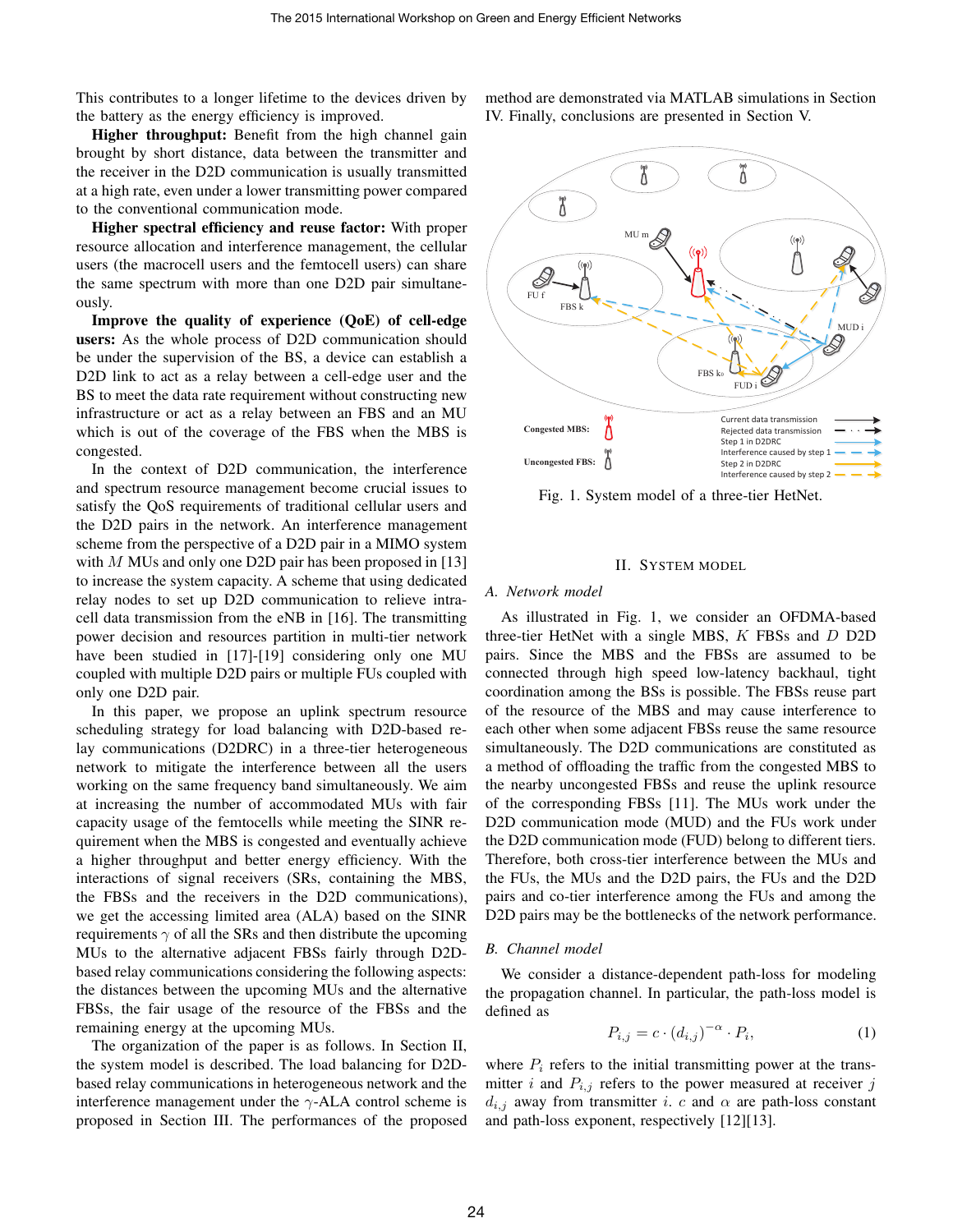#### III. THREE-TIER HETNET WITH RESOURCE PARTITIONING

#### *A. Aggregating the femtocells with graph coloring*

As the femtocells reuse part of the resources of the MBS, the resources should be well partitioned to reduce the mutual interference among the femtocells. Different aggregations of the femtocells using the same resources may lead to different network performance and finding the optimal aggregation of femtocells is a complex problem [3][4]. In the conventional set up, the frequency resource partitioning of the femtocells is based on the maximum SINR at the receiver. We simplify this problem by taking the graph coloring algorithm in [14]. Specifically, any two FBSs with a distance  $d_{pq} < d_{th}$  are identified as mutually interfering femtocells that cannot use the same frequency resource simultaneously. Parameter  $d_{th}$  is a pre-determined threshold that may depend on the femtocell deployments.

### *B. Load balancing with fair capacity usage of the femtocells*

In the conventional setup, users usually simply choose the BS with the maximum received SINR to associate. This may not suitable to our framework as the FBSs are mostly resource limited and are deployed to serve the FUs rather than the MUs. To keep the new call blocking probability (NCBP) of the FUs below a pre-defined threshold, the resource limited FBS would not admit the accessing of the upcoming MUs when the number of its current connecting MUs is significantly higher than other alternative FBSs. These contribute to that the MUs connected to the FBSs through D2D communications should be distributed to the FBSs fairly to the greatest extent[15].



Fig. 2. Example of the capacity usage of the femtocells.

As shown in Fig. 2, there are 5 users and 2 FBSs with unbalanced associations. The FUs in the FBS A suffer a higher NCBP than those in the FBS B, and this situation would be even worse after an upcoming user, which is denoted as user 5, has associated to the FBS A. To resolve this unfairness problem, we propose an architecture for the congested macrocell through allocating MUs to the FBSs fairly considering the following four aspects: 1) the normalized distance between the MU m and the alternative FBS k, denoted as  $D_{m,k}$ , 2) the load ratio at the alternative FBS k, denoted as  $R_r$ , 3) the ratio of the FUs associated to the alternative FBS  $k$ , denoted as  $R_k$ , 4) the remaining power budget of the battery-driven MU  $m$ , denoted as  $P_m$ . It is obviously that as long as the  $P_m$  of the upcoming user is higher than a threshold  $P_{th}$ , the MU should choose an FBS with a lower  $R_r$  when the alternative FBSs have the same  $R_k$  for the constrain of fair accessing, even if the chosen FBS is not with the maximum received SINR. However, to ensure complete transmission when the power budget of the MU runs below  $P_{th}$ , the MU directly chooses the nearest uncongested FBS. Hence, the particular FBS  $k<sub>o</sub>$  is obtained as follows:

$$
k_o = \begin{cases} \arg \min (\omega_1 R_r + \omega_2 R_k + \omega_3 D_{m,k}), P_m \ge P_{th} \\ k & \arg \min_k D_{m,k}, P_m < P_{th} \end{cases}, \quad (2)
$$

$$
R_r = l_k / N_0,\t\t(3)
$$

$$
R_k = n_k / N_k, \tag{4}
$$

$$
D_{m,k} = \frac{\sqrt{(x_m - a_k)^2 + (y_m - b_k)^2}}{R_{FBS} + R_{D2D}},
$$
 (5)

where  $\omega_1$ ,  $\omega_2$  and  $\omega_3$  are the weighting factors,  $l_k$  is the number of the occupied resources at the FBS  $k$ ,  $n_k$  is the number of FUs associated to the FBS  $k$ ,  $N_0$  and  $N_k$  are the total number of the resources and the FUSs of the FBS  $k$ ,  $R_{FBS}$  and  $R_{D2D}$  are the radius of femtocell and the maximum D2D communication distance criterion, respectively.  $(x_m, y_m)$ and  $(a_k, b_k)$  are the locations of the MU m and FBS k, respectively.

### *C. The selection of the relay node*

As the MUs and FUs are usually battery-driven, choosing which FU to establish an energy efficient D2D communication with the MU is also a problem to be settled after getting the optimal FBS  $k_0$  to associate. From (1), we can fined that the energy consumption is based on the distance between the transmitter and the receiver. So the optimal FU  $\alpha$  used for relay is obtained as follows:

$$
\alpha = \underset{j}{\arg \min} \left( d_{m,j} + d_{j,k_0} \right),\tag{6}
$$

$$
d_{m,j} = \sqrt{(x_m - x_j)^2 + (y_m - y_j)^2},
$$
 (7)

$$
d_{j,k_0} = \sqrt{(x_j - a_{k_o})^2 + (y_j - b_{k_0})^2},
$$
 (8)

where  $(x_i, y_j)$  is the location of the idle FU j in the coverage of the FBS  $k_0$ . The  $d_{m,j}$  and  $d_{j,k_0}$  are the distance from the MU  $m$  to the FU  $j$  and the distance from the FU  $j$  to FBS  $k_0$ , respectively. FBS  $k_0$  then sends the information of the FU  $\alpha$  to the MBS.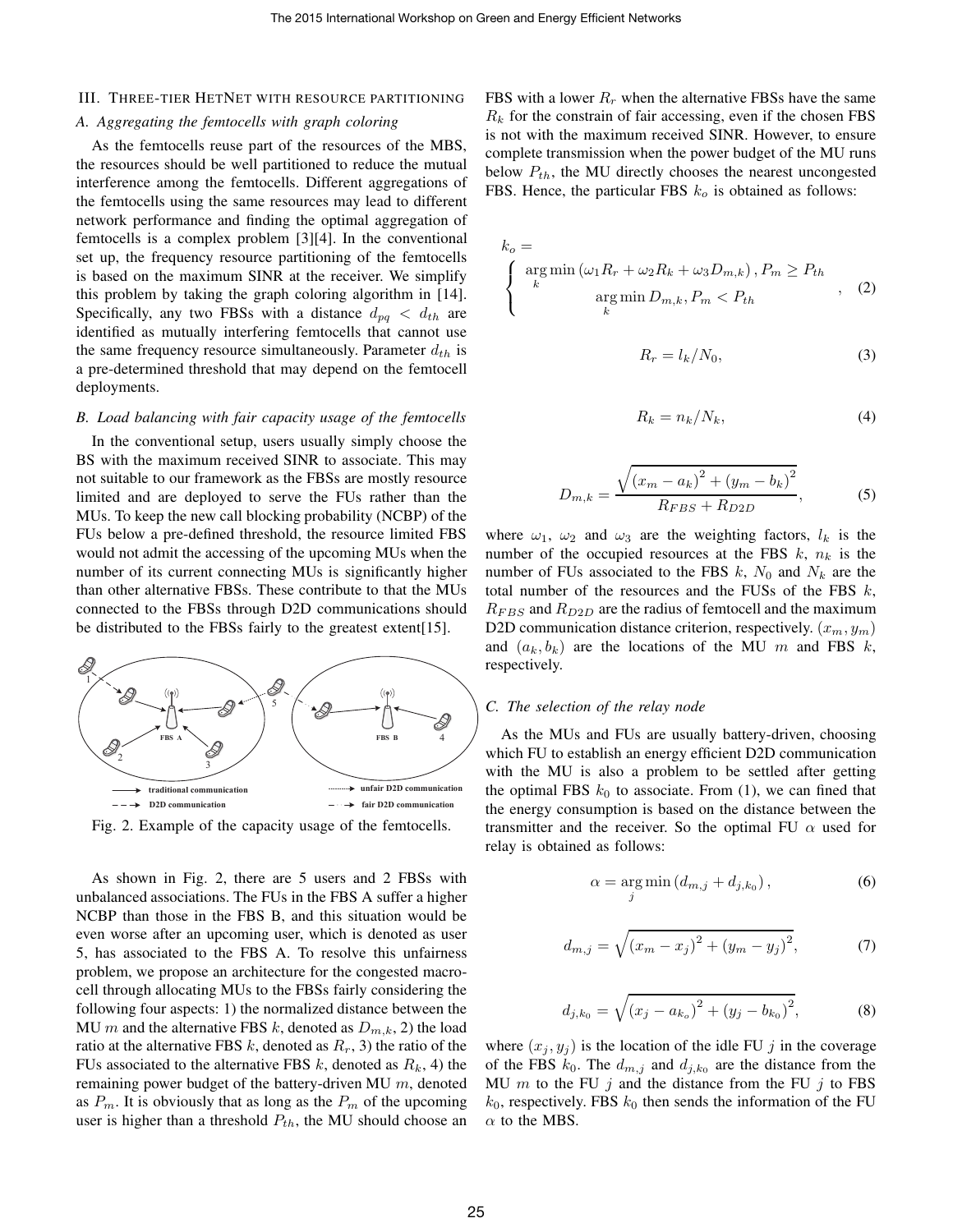#### *D. Strategy for interference management*

We propose a  $\gamma$ -ALA control scheme in which one MU,  $F_r$ FUs and  $D<sub>r</sub>$  D2D pairs use the same frequency r to transmit data simultaneously, as illustrated in Fig. 1. The  $\gamma$ -ALA is defined as the area centered on the SR, in which adding a new user will cause the received SINR lower than the predefined threshold  $\gamma$  at a certain frequency. The  $\gamma$ -ALA scheme we proposed is based on the following assumptions: (1) The SRs know the location information of the MUs, the FUs and the D2D pairs, (2) The MUs, the FUs and the D2D transmitters work at the same power  $P_0$ . Under these assumptions, the SRs can calculate the corresponding minimum radius of the  $\gamma$ -ALA at every frequency. When an upcoming MU asks for data transmitting, the FBS calculates the available frequencies the MU can use based on the location of the MU according to the  $\gamma$ -ALA scheme, and then selects the one, denoted by frequency  $r^*$ , that maximizes the data transmitting rate of the MU.

*1) The* γ*-ALA control scheme:* In fig. 1, we denote the locations of the MU  $m$ , the MBS, the FU  $f$ , the FBS  $k$ and the D2D pair i working on the frequency r as  $L_m^r =$  $(x_m, y_m)$ ,  $L_{MBS}^r = (a, b)$ ,  $L_f^r = (x_f, y_f)$ ,  $L_k^r = (a_k, b_k)$  and  $L_{Di}^r = (x_{Di}, y_{Di})$  respectively. We define the  $\gamma$ -ALA as the area centered on the SR, in which adding a new user will cause the received SINR lower than the predefined threshold  $\gamma$  at a certain frequency. The constrain of the received SINRs for  $\gamma$ -ALA are expressed as

$$
\gamma_m^r = \frac{P_{m,M}}{\sum_{f=1}^F P_{f,M} + \sum_{i=1}^{D_r} P_{Di,M} + G} \ge \gamma_M,
$$
\n(9)

$$
\gamma_k^r = \frac{P_{f,k}}{P_{m,k} + \sum_{j \neq f,j=1}^{F_r} P_{j,k} + \sum_{i=1}^{D_r} P_{Di,k} + G} \ge \gamma_F,\tag{10}
$$

$$
\gamma_{Di}^r = \frac{P_{Di,Di}}{P_{m,Di} + \sum_{f=1}^{F_r} P_{f,Di} + \sum_{j \neq i,j=1}^{D_r} P_{Dj,Di} + G} \ge \gamma_D, \quad (11)
$$

where  $\gamma_m^r$ ,  $\gamma_k^r$  and  $\gamma_{Di}^r$  mean the SINRs received at the MBS, the FBS  $k$  and the D2D pair  $i$  on the frequency  $r$  respectively. G is the power spectrum density of AWGN. To maintain the link reliability of the whole system, it is assumed that the effective SINRs must be at least equivalent to the predefined SINR threshold  $\gamma_{MBS}$ ,  $\gamma_{FBS}$ ,  $\gamma_{D2D}$  respectively, even if the interference of the upcoming user was involved. Therefore, we rewrite the above equations as

$$
\frac{P_{m,M}}{\sum_{f=1}^{F_r} P_{f,M} + \sum_{i=1}^{D_r} P_{Di,M} + G + P_{N,M}} = \gamma_M, \qquad (12)
$$

$$
\frac{P_{f,k}}{P_{m,k} + \sum_{j \neq f,j=1}^{F_r} P_{j,k} + \sum_{i=1}^{D_r} P_{Di,k} + G + P_{N,k}} = \gamma_F, \qquad (13)
$$

$$
\frac{P_{Di,Di}}{P_{m,Di} + \sum_{f=1}^{F_r} P_{f,Di} + \sum_{j \neq i,j=1}^{D_r} P_{Dj,Di} + G + P_{N,Di}} = \gamma_D, \quad (14)
$$

where the  $P_{N,M}$ ,  $P_{N,k}$  and  $P_{N,Di}$  mean the power measured at the MBS, the FBS  $k$  and the D2D pair  $i$  from the upcoming D2D pair with the position  $(x_N, y_N)$ , respectively. By substituting  $(1)$  and  $(9)-(11)$  into  $(12)-(14)$ , the constrains can be rewritten as

$$
d_{N,M}^{2} \ge d_{m,M}^{2} \left(\frac{1}{\gamma_M} - \frac{1}{\gamma_m^r}\right)^{2\alpha},
$$
 (15)

$$
d_{N,k}^{2} \ge d_{f,k}^{2} \left(\frac{1}{\gamma_F} - \frac{1}{\gamma_k^{r}}\right)^{2\alpha},
$$
 (16)

$$
d_{N,Di}^{2} \ge d_{Di,Di}^{2} \left(\frac{1}{\gamma_D} - \frac{1}{\gamma_{Di}^{r}}\right)^{2\alpha},\tag{17}
$$

both the MUD and FUD in the D2D pair must satisfy the position constrain.

With the interactions of the SRs, the channel quality information (CQI) containing the SINRs and the positions of the transmitters and the receivers are exactly known. So the right part of the (15), (16) and (17), which we denote as  $R_m^r$ 2 ,  $R_k^r$ <sup>2</sup> and  $R_{Di}^r$  $2 \n\t\t\t respectively, can be calculated previously to$ the upcoming D2D communication. Since then, each FBS can calculate the minimum radius of the  $\gamma$ -ALA at every frequency they can use and collects the same information from the FUDs within its coverage. After doing these, the FBSs send the results to the MBS. The MBS combines the results with the position of the upcoming D2D pair and gets all the available frequencies can be used at FBS  $k_0$ . The MBS then sends the corresponding information to the FBS  $k_0$ .

*2) Reliable transmission criterion:* To have the reliable transmission for D2D-based relay communications, the effective received SINRs at the FUD  $\alpha$  and the FBS  $k_0$  should be higher than the pre-defined effective SINR threshold  $\gamma_{D2D}$ and  $\gamma_{FBS}$  respectively and they can be expressed as

$$
\gamma_{D\alpha}^r = \frac{P_{D\alpha, D\alpha}}{P_{m,D\alpha} + \sum_{f=1}^{F_r} P_{f,D\alpha} + \sum_{j=1}^{D_r} P_{Dj,D\alpha} + G} \ge \gamma_D, \quad (18)
$$

$$
\gamma_{k_o}^r = \frac{P_{D\alpha,k_o}}{P_{m,k_o} + \sum_{f=1}^{F_r} P_{f,k_o} + \sum_{j=1}^{D_r} P_{Dj,k_o} + G} \ge \gamma_F. \tag{19}
$$

The denominators of the above (18) and (19) are the signal power received at the FUD  $\alpha$  and the FBS  $k_0$ , which are known to the FUD  $\alpha$  and the FBS  $k_0$  ahead of the D2D communication start. The numerators of the above (18) and (19) can be get through (1). The FUD  $\alpha$  then gets all the available frequencies and sends the results to the FBS  $k_0$ .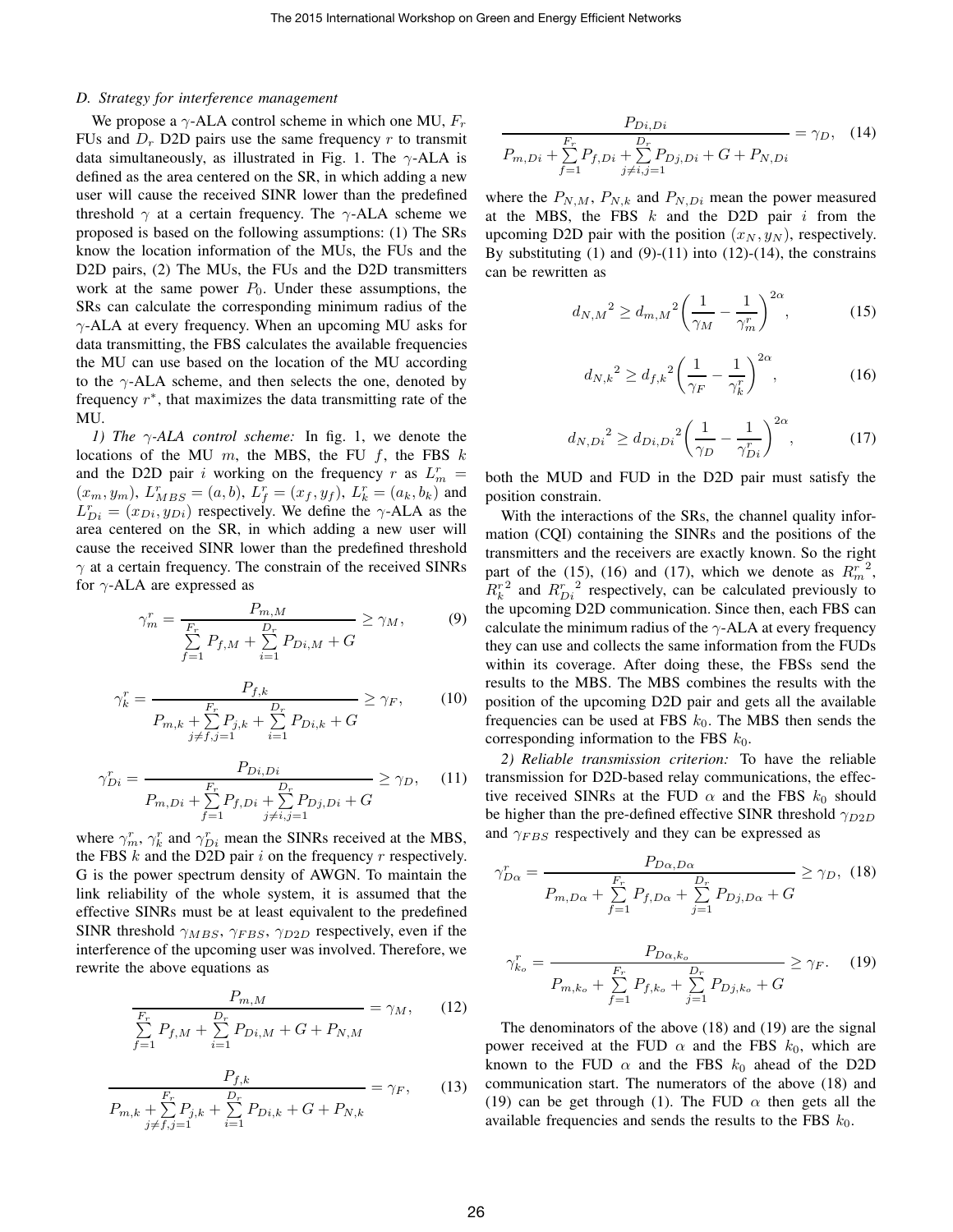*3) The available data rate:* With the information of the minimum radius of the  $\gamma$ -ALA criterion and the reliable transmission criterion, the FBS  $k_0$  can effectively select the suitable frequencies for the D2D-based relay communications to eliminate the harmful interference to the SRs, while having the reliable transmission quality. We denote the set of the available frequencies as  $\Omega_{k_o}$ . The FUD  $\alpha$  and the FBS  $k_0$ calculate the achievable data rate at every frequency  $r$  in set  $\Omega_{k_o}$  respectively as follows:

$$
r_{D\alpha}^r = B \log_2 \left( 1 + \gamma_{D\alpha}^r \right),\tag{20}
$$

$$
r_{k_0}^r = B \log_2 \left( 1 + \gamma_{k_0}^r \right),\tag{21}
$$

where  $B$  is the bandwidth corresponding to frequency  $r$ .

Since we are considering a two hop communication approach, the end-to-end data rate for the D2D-based relay communication is the half of the minimum achievable data rate over two hops, i.e.,

$$
R^r = \frac{1}{2} \min (r_{D\alpha}^r, r_{k_0}^r).
$$
 (22)

*4) Spectrum Resource Allocation:* The resource management for the D2D-based relay communications can be achieved by the frequency selection. The procedures of the frequency selection is described in the following:

(1) The FBS  $k_0$  gets the available frequency set  $\Omega_{k_o}$ .

(2) The FBS  $k_0$  calculates the available data rate  $R<sup>r</sup>$  at every frequency r in the set  $\Omega_{k_o}$ .

(3) The FBS  $k_0$  selects the frequency  $r^*$  that maximize the data rate  $R<sup>r</sup>$  and distributes it to the MBS and the FUD. The MBS relay the information to the MUD.

(4) The MUD and the FUD form the D2D pair and start the data transmission.

#### IV. PERFORMANCE EVALUATION

In this section, we show the performance improvements of the spectrum resource management for the OFDMAbased heterogeneous Macrocell/Femtocell/D2D network systems subjected to the complicated three-tier interference. Our simulation environment is shown in Fig. 1. We consider a circle area with a radius of 250(m), where the MBS is located at the center of the area. 10 disjiont FBSs, with a radius of 40(m), are uniformly distributed in the macrocell coverage area with a minimum distance of 180(m) from the MBS. 40 FUs are uniformly distributed within the coverage of one FBS. 600 MUs are uniformly distributed in the coverage of the macrocell while outside those of the femtocells. The transmission power of the MUs, the FUs, the MUDs and the FUDs are  $23(dBm)$ . The total number of RBs for the users available at the MBS is 200, which is divided into 5 parts for the reuse of the FBSs. Each of the FBSs can reuse  $N_0 = 40$  serial resource blocks (RBs). The threshold  $d_{th}$  used for graph coloring is set 200(m). The MBS is assumed to be congested, i.e., all the RBs are occupied by the MUs. The predefined effective SINR threshold of the MBS, the FBSs and the FUDs are  $-2.5(d)$ . The weighting factors  $\omega_1$ ,  $\omega_2$  and  $\omega_3$  are all set 1/3.

We consider four scenarios. Scenario I represents the traditional cellular mode. Scenario II represents the traditional HetNet mode without D2D. Scenario III represents the situation that the D2D pair directly chooses the alternative FBS with the maximum received SINR to associate under the  $\gamma$ -ALA control scheme. Scenario IV represents the situation that the D2D pair chooses the alternative FBS with fair capacity usage of the femtocells under the  $\gamma$ -ALA control scheme.



Fig. 3. Users performance against the load ratio of the FBS.

# *A. Impact of the resource management on number of the total users*

Fig. 3 shows the number of the total users performance of the traditional cellular mode, the traditional HetNet mode, the D2D based relay communications and the D2D based relay communications with fairness accessing against the load ratio  $R_r$  of the femtocells in the shared spectrum allocation scheme. The distance from the MUD to the FUD is within a distance criterion of  $20(m)$ . From the figure, we have the following observations:

1) The proposed resource allocation can effectively distribute the RBs for the D2D-based relay communications to accommodate more users while guaranteeing the accessing of the pre-existing users (Scenarios II). The performance of our method can get even better if taking the fairness usage of the FBSs into consideration (Scenarios III).

2) As the resource usage ratio  $R_r$  of the femtocells increases, the gap between the performance of Scenarios II and the Scenarios III grows since the MUDs are distributed nearly equally to the alternative FBSs considering the load at the corresponding FBSs in the Scenarios III . The imbalance of the usage of the FBSs has been alleviated.

3) From Scenarios II and Scenarios III, the number of the D2D communications under the proposed method degrade linearly with the growing of the resource usage ratio  $R_r$ of the femtocells. This means that the availability of the FUD and the corresponding uncongested FBS rather than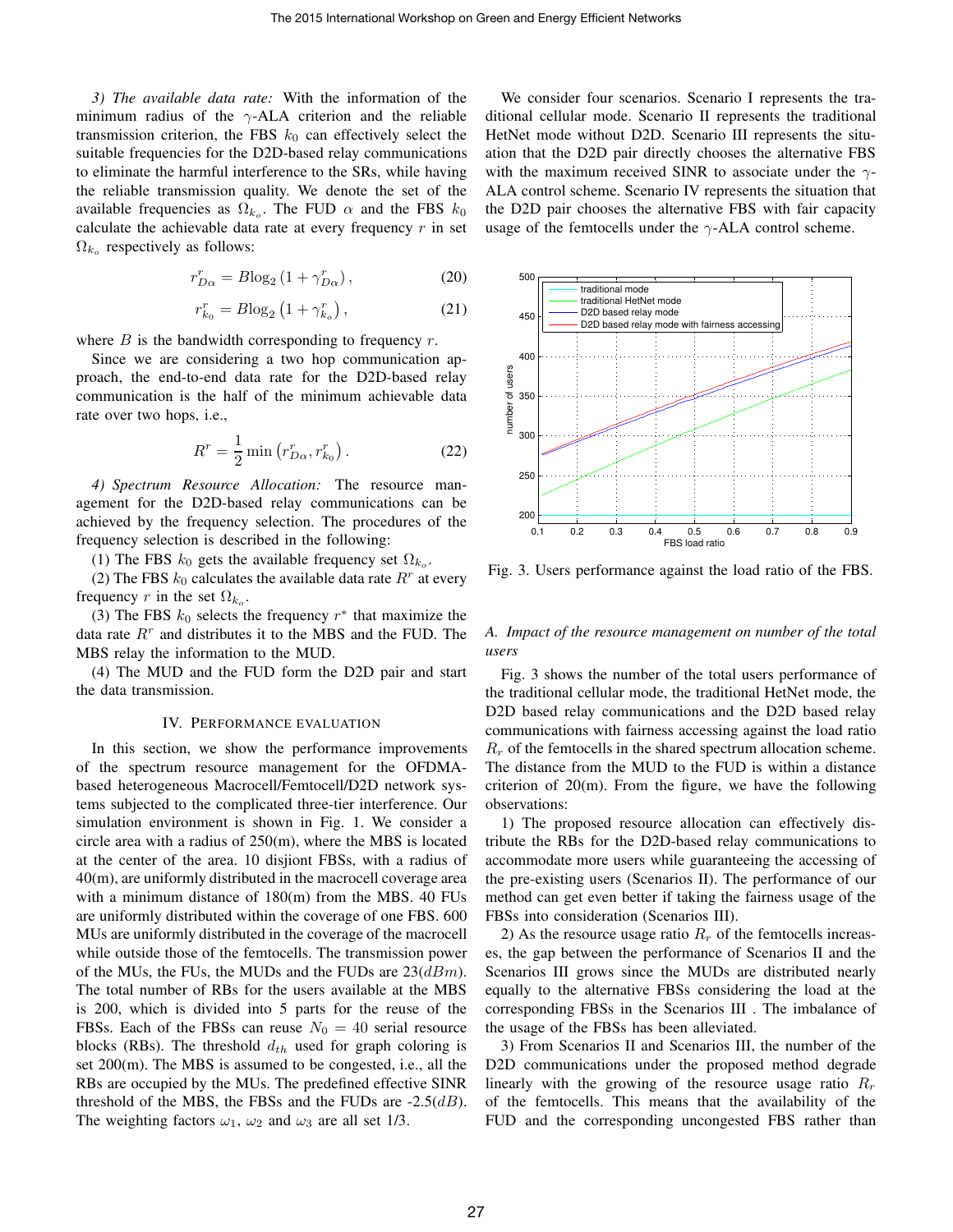the interference criterion, both the cross-tier and the co-tier interference criterion, are the determinants in the formation of the D2D-based relay communications.



Fig. 4. Throughput performance against the load ratio.

#### *B. Impact of the resource management on throughput*

Fig. 4 shows the total throughput magnification factor of the traditional HetNet mode, the D2D based relay communications and the D2D based relay communications with fairness accessing compared to the traditional HetNet mode against the resource usage ratio  $R_r$  of the femtocells in the shared spectrum allocation scheme. The distance from the MUD to the FUD is within a distance criterion of 20(m). From the figure, we have the following observations:

1) Although the disparity of the throughput between Scenarios II (Scenarios III) and the traditional HetNet degrades as the resource usage ratio  $R_r$  increases, the magnification factor of the throughput of Scenarios II (Scenarios III) to that of traditional HetNet still keeps larger than 1 even the  $R_r$  reaches 0.8. This implies that the throughput brought by the D2D based relay communications can help improving the throughput of the whole system.

2) The outperformance brought by the D2D based relay communications considering the fairness usage of the FBSs (Scenarios III) is more than that based on the maximum received SINR from the FBSs (Scenarios II). As the load ratio  $R_r$  increases, the cross-tier and the co-tier interference rise, the available RBs and the idle FUs at the alternative FBS decreases at the same time. The gap between Scenarios II and Scenarios III decrease for the users in Scenarios III suffer more interference caused by a larger amount of users working on the same RB simultaneously.

3) Compared to Scenarios I, Scenarios III can improve 10% higher total throughput when the the load ratio of the femtocells is 0.4.



Fig. 5. Energy consumption magnification factor per bit



Fig. 6. Users performance against the D2D distance.

# *C. Impact of the maximum D2D communication distance criterion on energy consumption per bit*

Fig. 5 and Fig.6 show the energy consumption magnification factor per bit and the number of users of the traditional HetNet mode, the D2D based relay communications and the D2D based relay communications with fairness accessing against the maximum D2D communication distance criterion in the shared spectrum allocation scheme. From the figures, we have the following observations:

1) The low power consumption characteristic of the short range D2D communication contributes to the better energy efficiency. As the maximum D2D communication distance criterion increases, the probability of potential D2D communications goes up, leading to more users and more interference in Scenarios II and Scenarios III. Thus the performance of the energy consumption per bit of Scenarios II and Scenarios III increase for more users when the maximum D2D commu